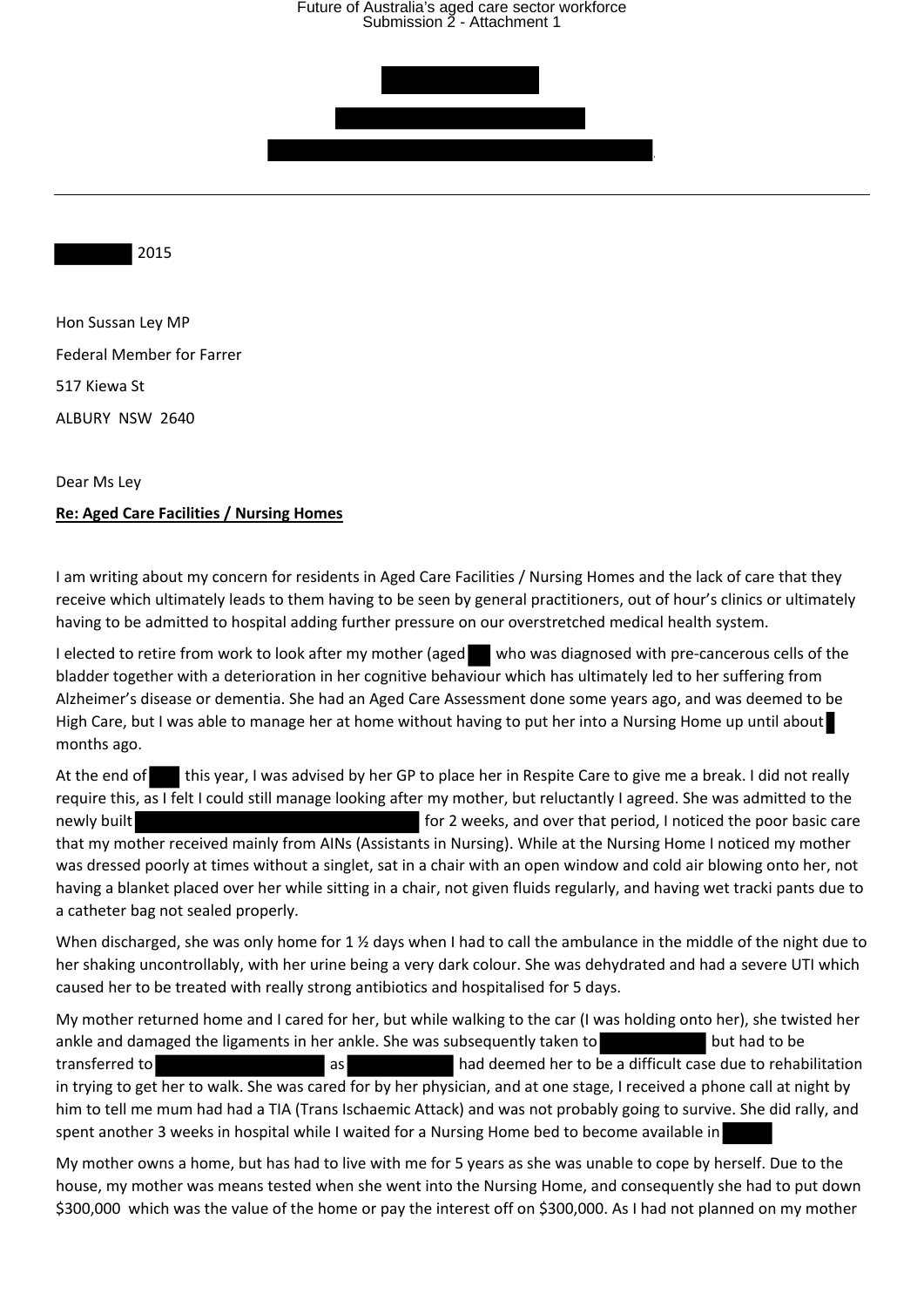having to go into a Nursing Home, I elected to pay the interest on the money, as we had tenants in the home, and I was unsure of whether I wanted to sell the home or not.

I have no objection to paying for care if you have to put a family member into an Aged Care Facility, but when you are paying \$120 a day and not receiving basic nursing care, you start to ask questions as to how these facilities are able to operate and residents who are paying good money are not receiving the care they should be.

A bed became available at so my mother was transferred in the middle of this year. She had only been there barely 2 <sup>1/2</sup> weeks when she was taken by ambulance to (had to by- pass due to closure of A&E), with sepsis. She was diagnosed with an acute infection (probably from her urine), severe dehydration and crackling at both lung bases. I had complained to staff that my mother was not drinking enough fluid, and she needed assistance and prompting due to her mental state, but this went unheeded as most of the staff are AINs. She spent four days at and had to endure staying the first night in A&E due to there being no beds, even though she is a DVA patient and could have been transferred to the

Today I visited my mother and noticed that she was very tired and lethargic and when speaking she did not make any sense with her sentences. She was like this yesterday, as well as having a very chesty cough. There is a diary left in her room to put down any issues that arise, and I wrote down that I was concerned for my mother, as she was not herself, and refused to eat her lunch today. At 5pm the RN (Registered Nurse) rang me and said she noticed my comments and had checked mum's urine and felt she had an UTI which was causing her mental behaviour and lethargy. Her temperature had been up, so she was given Panadol but no staff member had reported any difference in my mother's behaviour in nearly 2 days. An after- hours doctor then had to go to the Nursing Home this evening and he prescribed antibiotics for her UTI. I was rung at 8.30pm and told what had transpired, but my mother could not receive the antibiotics until the morning due to the lateness of her being seen. This is totally unacceptable as staff are responsible for caring for patients and reporting any incidents that are abnormal.

I have already put a complaint into the Sydney office of Complaints Department for Aged Care Facilities, but this has been over 4 weeks ago, and I feel will not address major factors that are affecting care in Aged Care / Nursing Home Facilities.

## **More RNs / ENS / Training for AINS in Aged Care Facilities**

- I am uncertain what the staff to patient ratio is in Aged Care Facilities, but I have noted and spoken to many people and there is not enough staff employed to care for residents in the facilities. There needs to be more RNs and ENs who are trained appropriately for caring for the aged and can detect if any medical issues arise that need treating or monitoring. Patients are paying good money to receive basic care, and do not need to suffer because of the lack of staff being employed due to the service making huge profits.
- AINs are employed in facilities, but their 3 month training is not enough, and a majority of them lack skills for coping with aged patients. They are unsupervised and not made accountable for their actions, due to the lack of RNs and ENS.
- Students from Universities also train in the Nursing Homes, and many are unsupervised such as emptying a catheter bag and not closing it properly leaving the patient sitting in wet trousers and socks for some length of time.
- If there had been more professionally trained staff in the Nursing Homes that my mother was in, she probably would not have had to be admitted to hospital as she would have received good care that would have ceased any infection occurring, and not placed strain on the hospitals and ambulance services.

## **Aged Care Facility / Nursing Home Organisations – Profits**

- I have noticed over the past few years the size of the Nursing Home / Aged Care Facilities in have increased immensely and new facilities have been built. These homes have more than doubled their previous size, and consequently the care for residents has diminished to what was previously offered. Basic patient care is compromised for profit.
- Nursing Homes that have more than 50 beds are not offering the resident the care that they are paying for. Food is budgeted and many meals that are served to residents is not healthy or nutritious.
- Smaller Nursing Homes are managed better and residents are happier and more content.